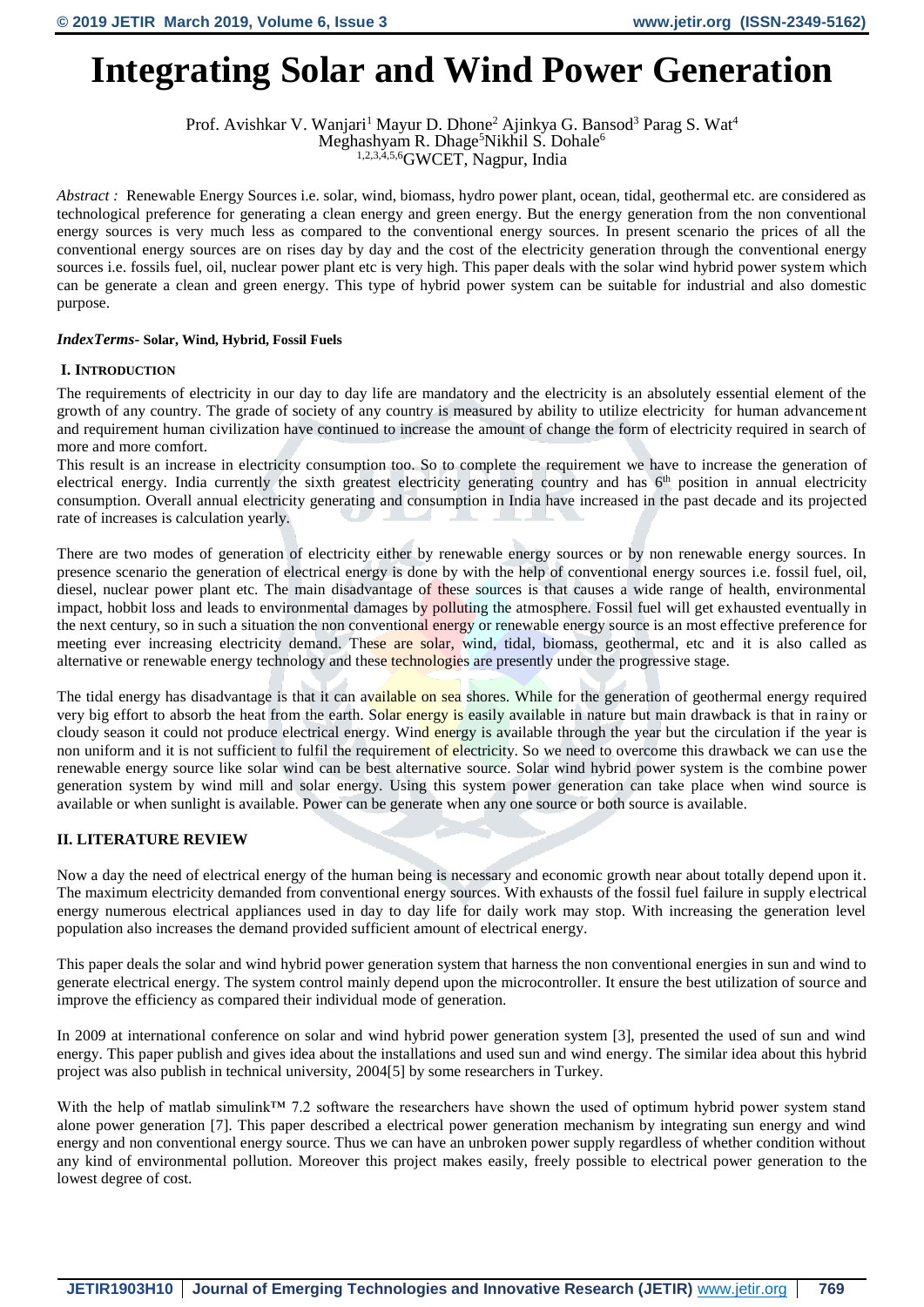#### **III. BLOCK DIAGRAM**



*Figure1. Block Diagram* 

### *Hardwar* Specifications

- 1) Solar panel 25W
- 2) Wind Mill
- 3) Charge Controller
- 4) Transformer
- 5) Inverter
- 6) Battery
- 7) PIC Microcontroller 18F2520
- 8) 7805 Regulator IC
- 9) Relays
- 10) ULN 2803 IC
- 11) 16\*2 LCD display
- 12) Load

### *A. Solar Cell*

The conversion of solar energy into other form such as heat and electrical energy is done with the help of photovoltaic effect. The photovoltaic effect is defined as the production of electromotive force as a result of absorption of ionizing the sun radiation. Solar cell is the energy conservation device used to convert solar radiation into the electricity with the help of photovoltaic effect.



*Figure 2. Solar Panel*

A single converter cell is called solar cell and two or more converter cell is called the photovoltaic cell and combination of cell. To increase the generation of electoral power output we have need to connected number of solar cell in parallel. Solar panel is the best known application of photovoltaic cell to covert the solar power into electrical power.

#### *B. Wind Turbine*

A wind mill is a machine for conversion of wind energy. A wind mill use to convert the kinetic energy of the wind motion into mechanical energy which is transmitted by shaft. A generator further converts into electrical energy, there by generating electricity. Basically wind turbine classified as horizontal axis and vertical axis type.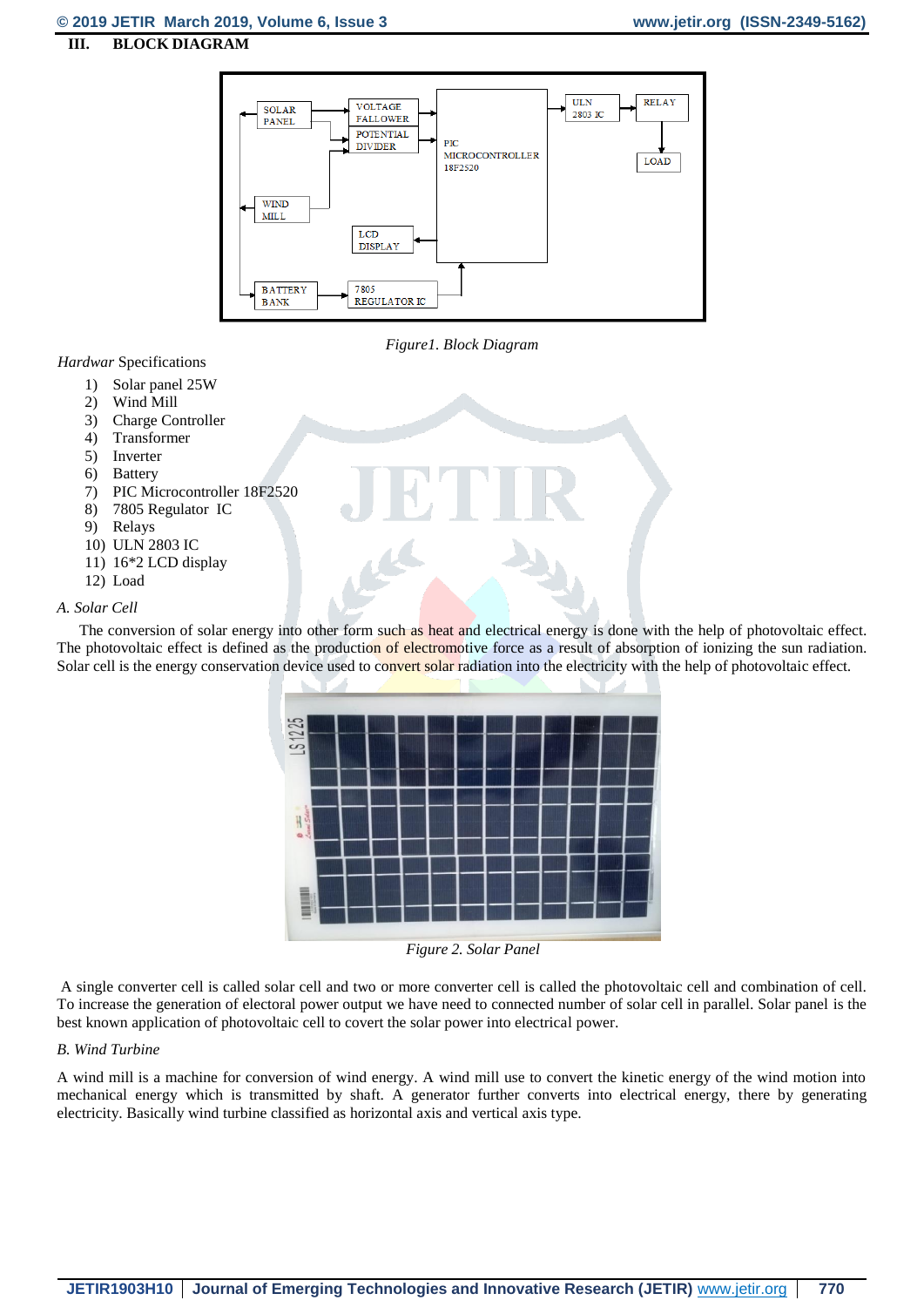

*Figure 3. Roof top assembly*

The circulation of flow of air in the atmosphere is causes by the non uniform if the speed of air will increase then the speed of wind turbine increase and the power generation is also increase while the speed of wind turbine will be decrease then the generation of electricity is also decrease. The generation of electrical power with the help of wind is not continues its fluctuating. For acquiring continues flow of power we have to store the electrical energy in battery and then it provide to the load.

#### *C. Charge Controller*

The charge controller is a device can be used to control the active or inactive source. The key function of controller is that has over charge protection, under charge protection, pole confusion protection, short circuit protection and it should vary the power as per demand and when the both source i.e. solar and wind is not generating a power it can extract the power from the battery and provided to the load.

#### *D. Transformer*

Transformer is a static device which can transform a power one end to another end either by step up or step down without change its frequency. So in these step up transformer is use to transform 12V DC into 230V AC without change its frequency.

#### *E. Inverter*

The rating of inverter is chosen than that of desired rating the inverter is converting device which can be convert 12V DC into 12V AC power supply.

#### *F. Battery*

The battery bank use to store the power from the wind energy and solar energy. So the size of the battery bank chosen as per the load requirement. One fact is the if we increase the current rating of battery then the rating of wattage will be decrease. So we can get the size of battery bank is larger.

#### *G. PIC Microcontroller 18F2520*

Peripheral interface controller is fast and simple used to implement program as compare to the other microcontroller such as 8085. The quality of programming and simple to interfacing with different peripheral PIC become successfully microcontroller.

#### *H. 7805 Regulator IC*

7805 IC used to the regulate input power from the source and provide fixed output voltage essential component which is works on very low voltage.

#### I. *Relays*

Relays is an electrical device place in the main circuit in such a manner that any abnormality in the circuit act on the relay which in term causes the open the contact. The relay ensures the safety circuit of the circuit equipment from any damage which might be otherwise causes by the fault.

#### J. *ULN 2803 IC*

ULN 2803 IC used to amplify the low input power from the source and provided fixed voltage to the essential component.

#### *K. LCD Display*

The liquid crystal display used to shown the energy in battery, solar cell and wind generator. LCD 16\*2 it can display 16 characters per 2 lines. This LCD display is commonly used in any circuit.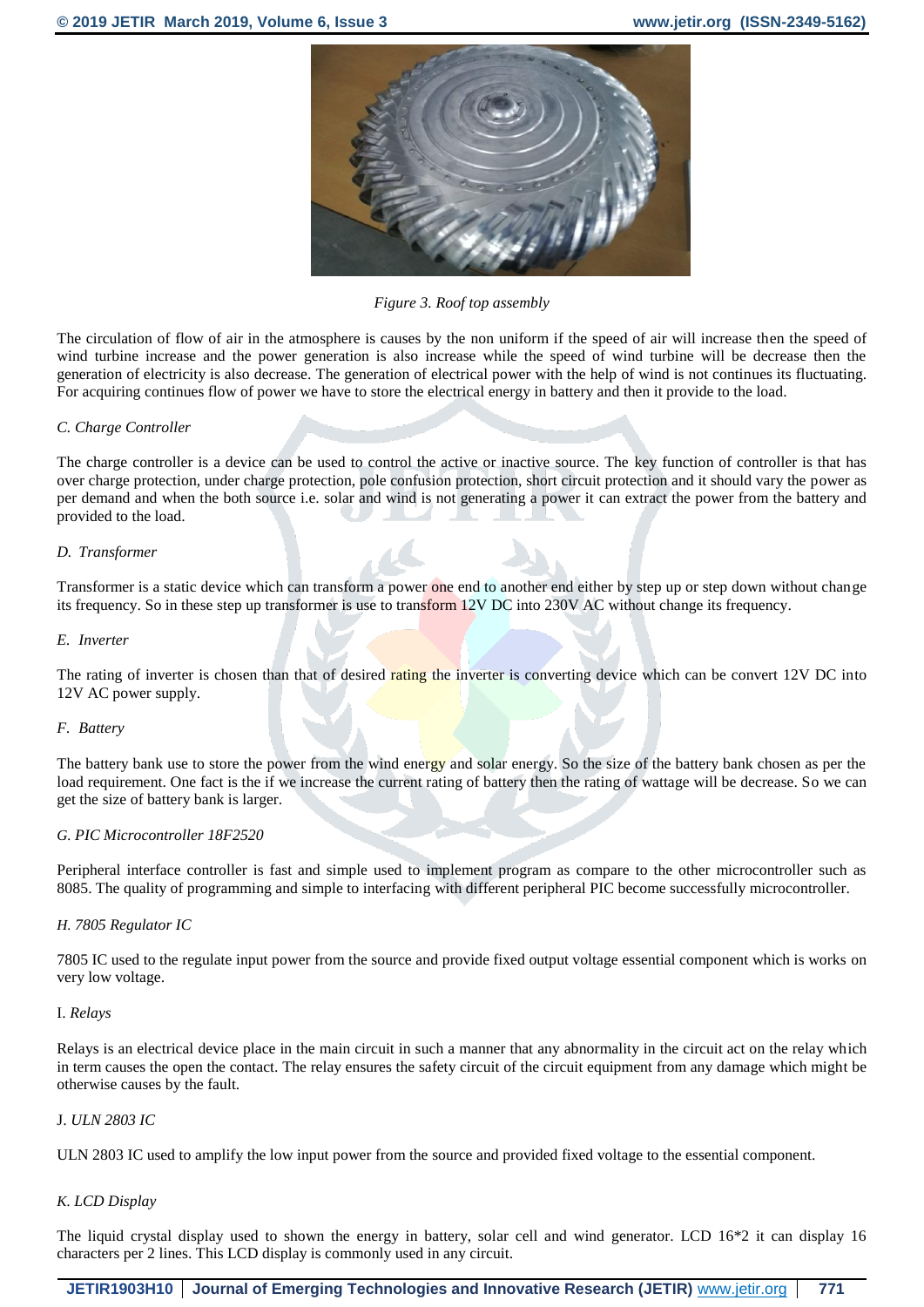# *L. Load*

By using these hybrid power generation systems we can generate 60 Watt power. So the load we can use LED Lights, Fan, etc up to 60 Watt as a load.



Figure 4 : Experimental setup

# **IV. RESULT**

| <b>Date</b>    |                | <b>4th MARCH 2019</b>            |                          |
|----------------|----------------|----------------------------------|--------------------------|
| Sr. No         | Time           | $O/p$ of solar in<br><b>WATT</b> | $O/p$ of wind<br>in WATT |
| $\mathbf{1}$   | 9AM-10AM       | 18                               | 5                        |
| $\overline{2}$ | 10AM-11AM      | 24                               | 11                       |
| з              | 11AM-12PM      | 25                               | 3                        |
| 4              | 12PM-1PM       | 25                               | 7                        |
| 5              | 1PM-2PM        | 25                               | 11                       |
| 6              | 2PM-3PM        | 18                               | 10.5                     |
| 7              | 3PM-4PM        | 17                               | 5                        |
| 8              | 4PM-5PM        | 10                               | 7                        |
|                | <b>AVERAGE</b> | 20.25                            | 7.43                     |
| ---            |                |                                  |                          |



By using such type of Hybrid power system we have to generate 60W power. To achieve this 60W capacity we have to take different experiment and note down the different readings of both sources i.e. solar and wind. On the date  $4<sup>th</sup>$  march 2019 we have to note down hourly readings of solar and wind are as from the morning onwards 9AM to 10AM solar generate 18W and wind generate 5W, 10AM to 11AM solar generate 24W and wind generate 11W, from 11AM to 12PM solar generate 25W and 3W similar continuously readings note down in also in afternoon onwards 12PM to 1PM solar generate 25W and wind 7W, 1PM to 2PM solar generate 25W and wind generate 11W, on 2PM to 3PM solar generate 20W and wind generate 10.5W similarly on 3PM to 4PM solar generate 19W and wind generate 5W and onwards 4PM to 5PM the power generation can take place through solar is 10W and through wind 7W and the total average of solar is 20.25W and wind is 7.43W this reading shown above in tabular form and also graphical representation.